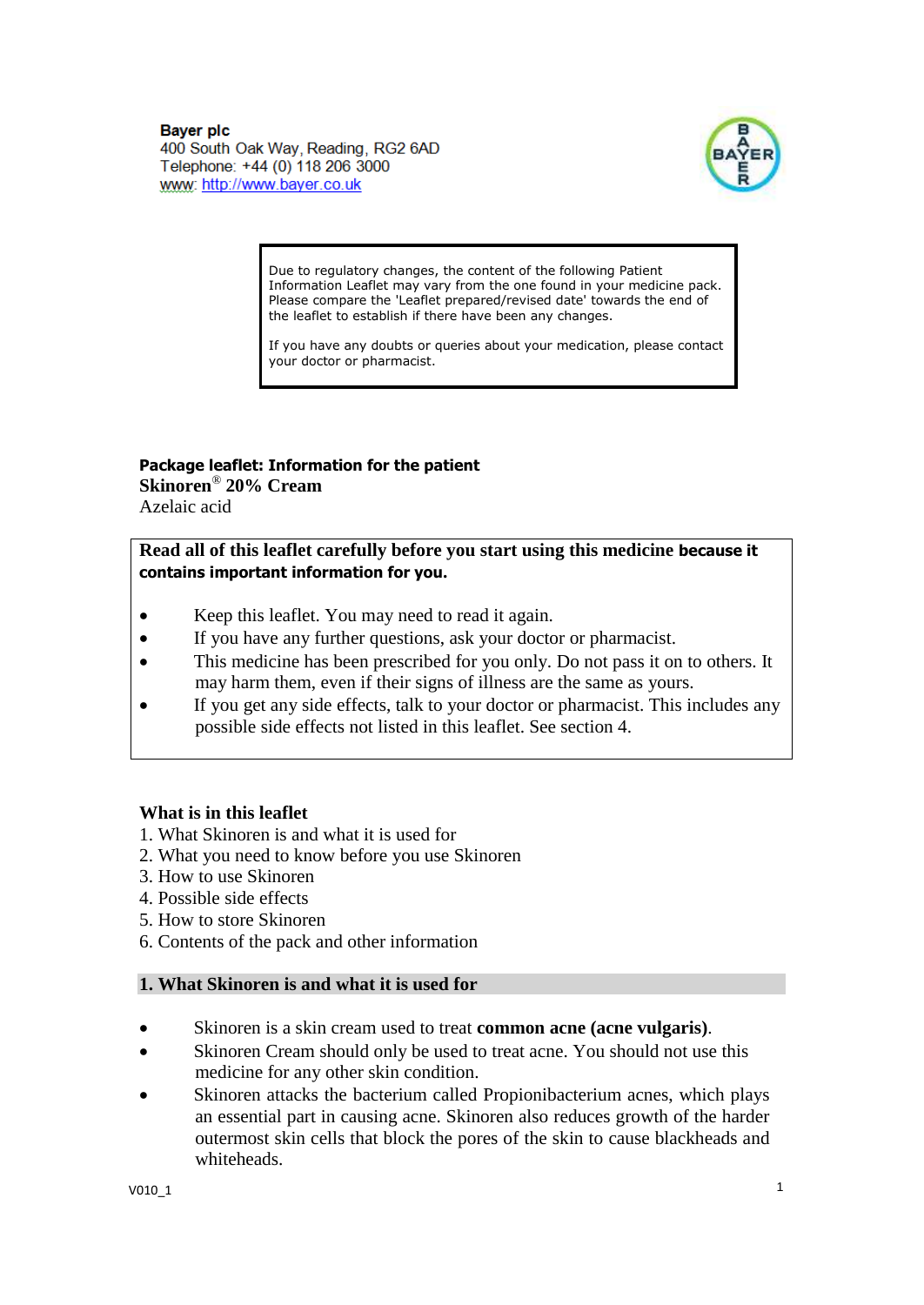## **2. What you need to know before you use Skinoren**

#### **Do not use Skinoren:**

If you are allergic to azelaic acid or any of the other ingredients of this medicine (listed in section 6).

#### **Warnings and precautions**

Talk to your doctor or pharmacist before using Skinoren.

Skinoren is for external use on the skin only. You should not allow Skinoren to come into contact with your eyes, mouth or other mucous membranes. If it does, wash the eyes, mouth or other mucous membranes immediately with large amounts of cool water.

Rarely, it has been reported that in some patients with asthma who were treated with azelaic acid worsening of asthma symptoms had occurred.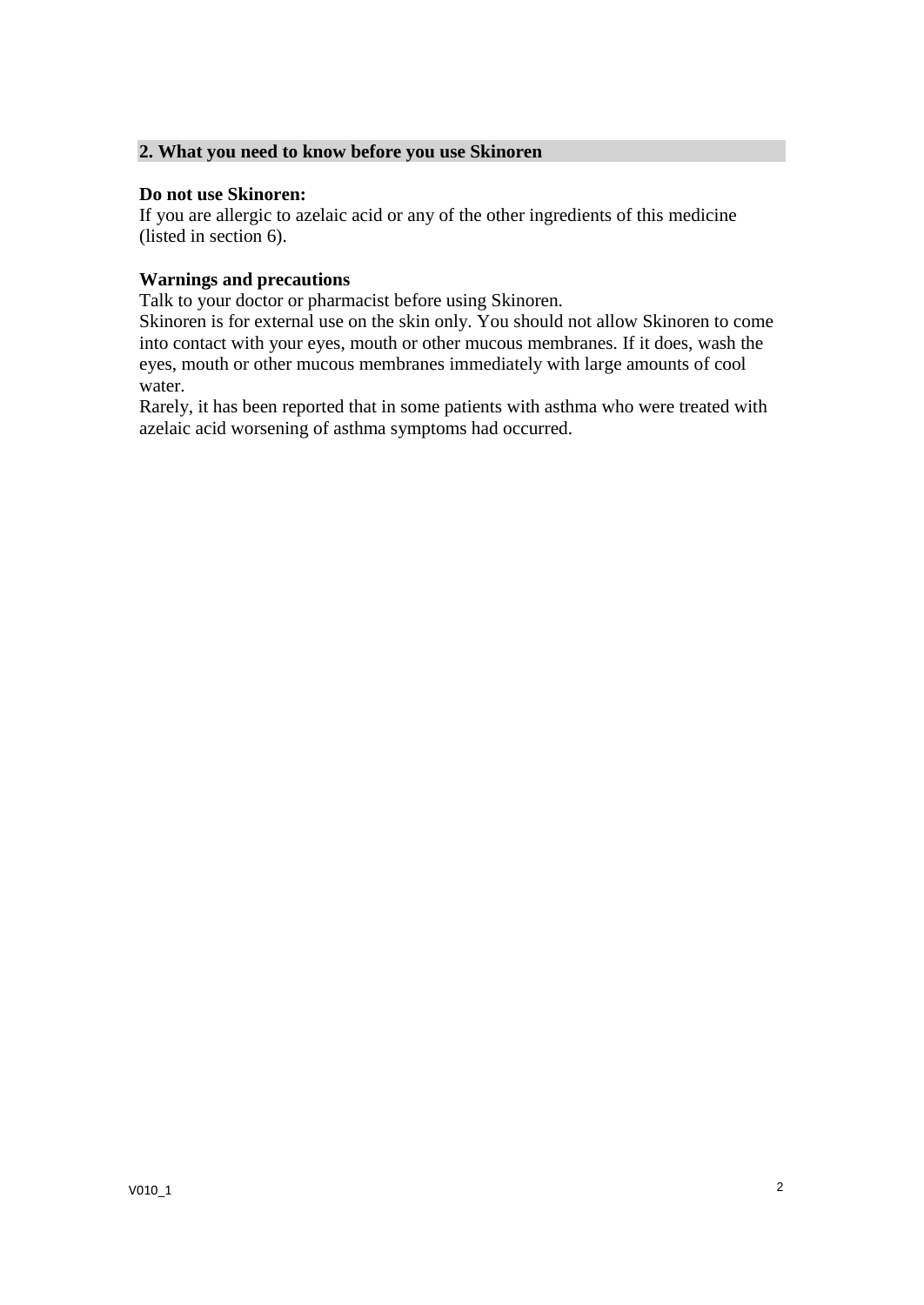Skinoren is not recommended for use in children below the age of 12 due to a lack of data on safety and efficacy.

# **Other medicines and Skinoren**

Tell your doctor or pharmacist if you are using, have recently used or might use any other medicines.

# **Pregnancy and breast-feeding**

There is limited experience with use of the active substance azelaic acid during pregnancy. If you are pregnant or breast-feeding, think you may be pregnant or are planning to have a baby, ask your doctor or pharmacist for advice before taking this medicine.

Infants must not come into contact with treated skin or breast.

## **Driving and using machines**

Skinoren has no influence on the ability to drive and use machines.

## **Skinoren contains benzoic acid**

Benzoic acid is mildly irritating to the skin, eyes and mucous membranes. Skinoren contains a very small amount of this ingredient.

## **Skinoren contains propylene glycol**

Propylene glycol may cause skin irritation.

## **3. How to use Skinoren**

# **Always use this medicine exactly as your doctor has told you. Check with your doctor or pharmacist if you are not sure.**

## **Adults and Adolescents (12 – 18 years of age)**

- First thoroughly wash with plain water the whole area to be treated. If the skin is greasy use a mild skin cleanser. Dry the skin thoroughly before applying Skinoren.
- Unless your doctor has told you otherwise, **start treatment with Skinoren twice a day.**
- **If your skin is very sensitive** use Skinoren once a day, in the evening during the first week of treatment. Then change to twice a day.
- **The amount of Skinoren you should use will depend on the size of the area to be treated:**

- As a guide, if the whole of your face is affected, use 2.5 cm (approx. 0.5 g) of cream each time you apply Skinoren.

- If you have acne on your chest and back, as well as your face, adjust the amount of cream accordingly.

Use the cream regularly. Rub it in gently. **Wash your hands thoroughly after using Skinoren.**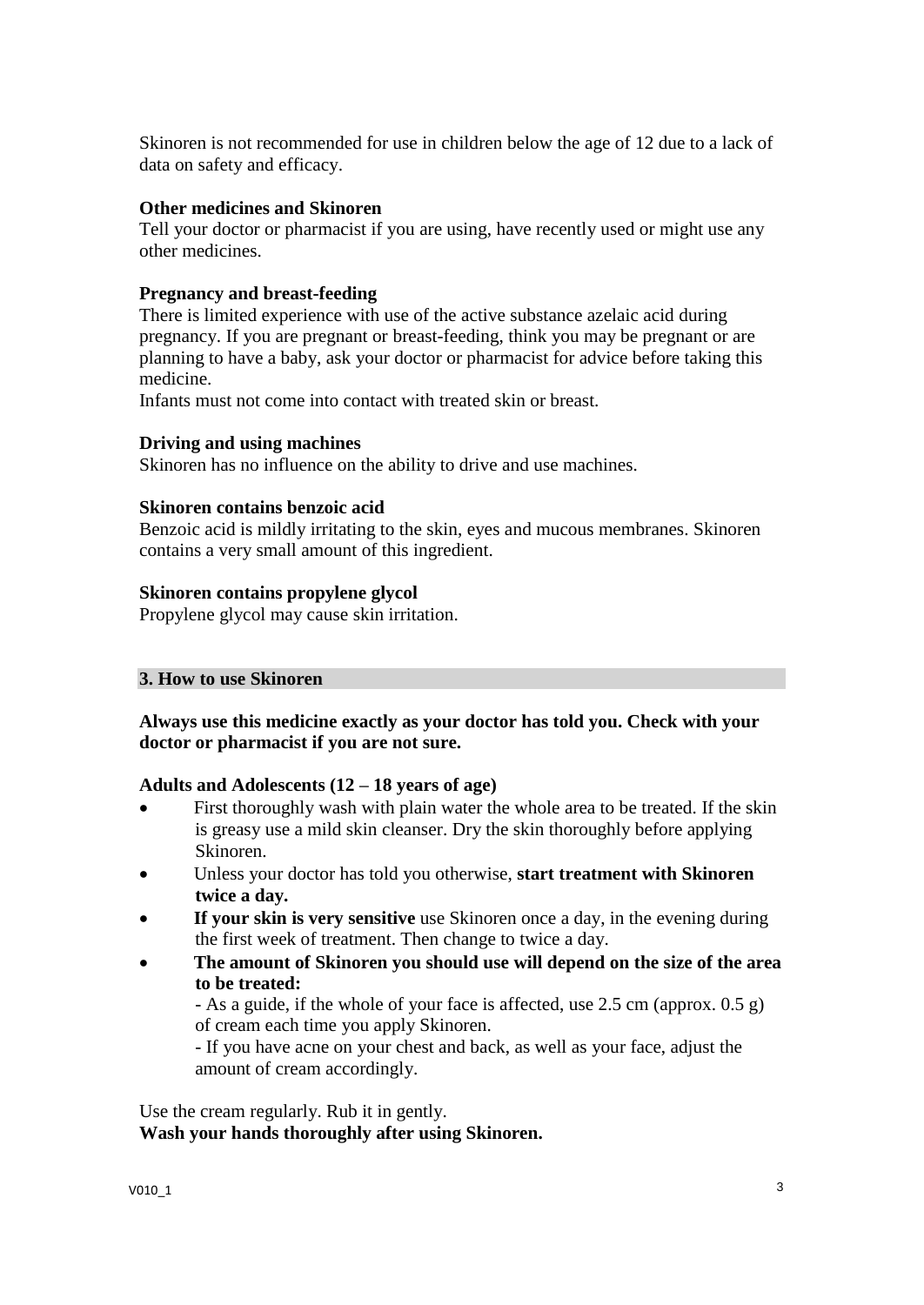How long Skinoren has to be used varies from person to person. It depends upon how bad your acne is when you start treatment. You should see a distinct improvement after about 4 weeks. To get the best effect you will probably have to use Skinoren regularly for several months. **However, you should not use Skinoren for more than 12 months at any time.**

If you have any further questions on the use of this medicine, ask your doctor or pharmacist.

# **4. Possible side effects**

Like all medicines, this medicine can cause side effects, although not everybody gets them.

## **Reasons to stop using Skinoren**

Stop using Skinoren and see your doctor as soon as possible if you think you are having an allergic reaction (e.g. rash) to Skinoren.

Occasionally local skin irritation occurs with Skinoren, usually at the start of treatment. In most cases the irritation is mild and usually gets better as treatment continues. **If skin irritation remains troublesome:**

- reduce the amount of Skinoren you apply each time
- or apply it only once a day
- or stop treatment temporarily.

#### **If skin irritation still remains troublesome tell your doctor.**

The following side effects are based on reports from clinical studies and postmarketing surveillance with Skinoren Cream starting with the most frequent ones:

Very common (may affect more than 1 in 10 people): burning, itching or abnormal redness of the skin (erythema) at the site of application.

Common (may affect up to 1 in 10 people): scaling, pain, dryness, skin discolouration or irritation at the site of application.

Uncommon (may affect up to 1 in 100 people): greasy skin, acne or loss of skin colour, tingling, dermatitis, discomfort or swelling at the site of application. Rare (may affect up to 1 in 1,000 people): cracking of the lips, vesicles (small blisters), eczema, ulceration, warmth at the site of application, allergic reaction, rash at the site of application

Not Known (cannot be estimated from the available data)<sup>1</sup>: skin swelling, eye swelling, swelling face (which may occur with hypersensitivity), rash, urticaria, worsening of asthama.

<sup>1</sup> These additional side effects have been reported in patients using Skinoren Cream (frequency unknown) since marketing approval.